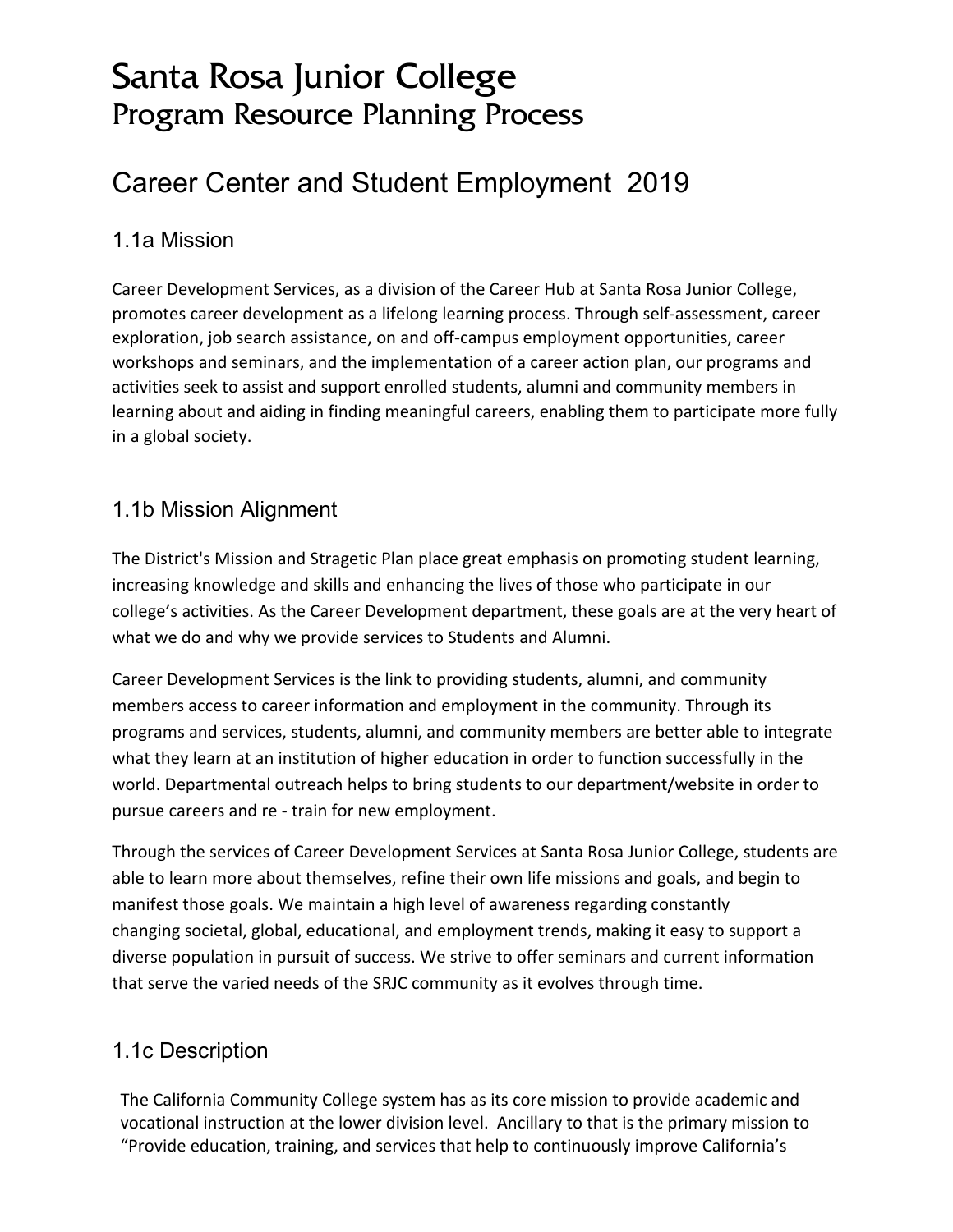workforce" according to the California Education code (**Section 66010.4(a)(2))**. Here at SRJC, that primary mission is delivered in part by the programs and services of Career Development Services (as part of the Career Hub).

Career Development Services promotes career development as a lifelong learning process. Through self-assessment, career exploration, job search assistance and on and off campus jobs, our programs and activities seek to assist and support enrolled students, alumni and community members in learning about career choices.

# 1.1d Hours of Office Operation and Service by Location

#### **Career Development Services & Student Employment Hours of Operation: - Santa Rosa**

The Career Hub (in which Career Development Services is part of) is open:

Monday-Thursday 8am-5pm Friday 8am-12pm and also by appointment

\*When we move to our new location in Garcia Hall we will be open Monday-Friday 8am-5pm with extended evening/weekend hours TBD.

# 1.2 Program/Unit Context and Environmental Scan

According to Sonoma County's Economic Development Board, in 2017, Sonoma County's annual unemployment rate was measured at just 3.4%. Unemployment has continued to decline well into 2018, with the county experiencing a rate of 2.4% in May 2018 (though this lower rate can be partly attributed to seasonality). Among comparable counties, Sonoma's unemployment ranked third lowest. From 2012- 2017, Sonoma County's unemployment rate dropped from 8.9% to 3.4%. This is the third most dramatic drop in unemployment over this period of time among comparable counties. California as a whole experience a 6.1 percentage point drop in unemployment from 2012-2017, from 10.4% to 4.8%. Since 2000, the county's long-term trend saw a modest rise in unemployment following the dot com crash, followed by a period of stability until the onset of the Great Recession in 2008. Unemployment crested in January 2011 at 11.1%, before steadily declining throughout the 2010s. Today, unemployment hovers around 2.5%, a historic low. The median unemployment rate from 2000- 2018 is 5%—this can be considered the "historic unemployment rate."

\*http://sonomaedb.org/WorkArea/DownloadAsset.aspx?id=2147564545

We have hired two new positions in Career Development Services--Job Developers. Their job is to connect and partner more with local employers to create employment pathways for our students and alumni. While there is no increased funding from these partnerships, the partnerships themselves have increased the level of student engagement to meaningful employment through the services of these Job Developers.

Some of the services the Job Developers have provided: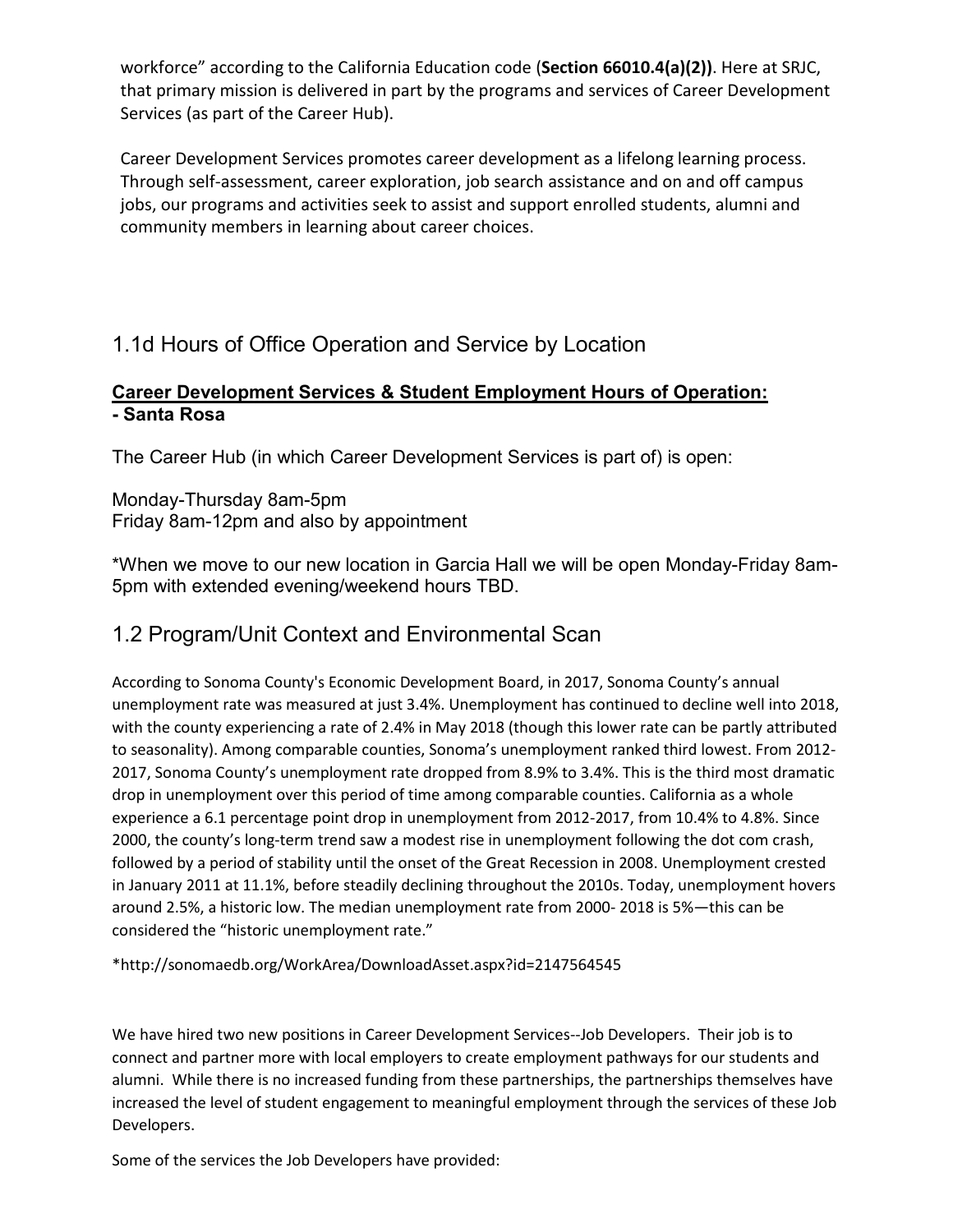- Targeted (Specific Job Sectors) Employment Meet & Greet events
- Networking events for students involving local employers
- Annual SRJC Job & Internship Fair (formerly Career Expo)
- Partnering with SRJC Foundation to better engage alumni in career pathways
- Created a mentor network to better help students prepare for employment utilizing real-world managers

With the record low unemployment rates, the services provided by Career Development Services are important now more than ever. Since the unemployment rate is low that means that students/alumni will need to be that much more prepared and "polished" when going out looking for employment. When employment is more scarce, competition increases meaning that the students/alumni need to be as best prepared as they can be--which is where our services come in. From starting the career pathways search to applying for a job with perfected resume and cover letter (and being dressed for success utilizing our on-campus career clothing closet) we are here to provide the support needed for career success.

#### 2.1a Budget Needs

Marketing materials (created in English and Spanish)

- A-Frames for Petaluma and Santa Rosa Locations
- Posters/flyers/handouts for all District locations
- Step-Up Signs for Petaluma and Santa Rosa Locations
- Career & Internship materials (posters, handouts, etc).

**Subscriptions** 

• Periodicals of professional development

Updated Seminar Materials

Student Employee Supervisor Trainings

Student Employee Trainings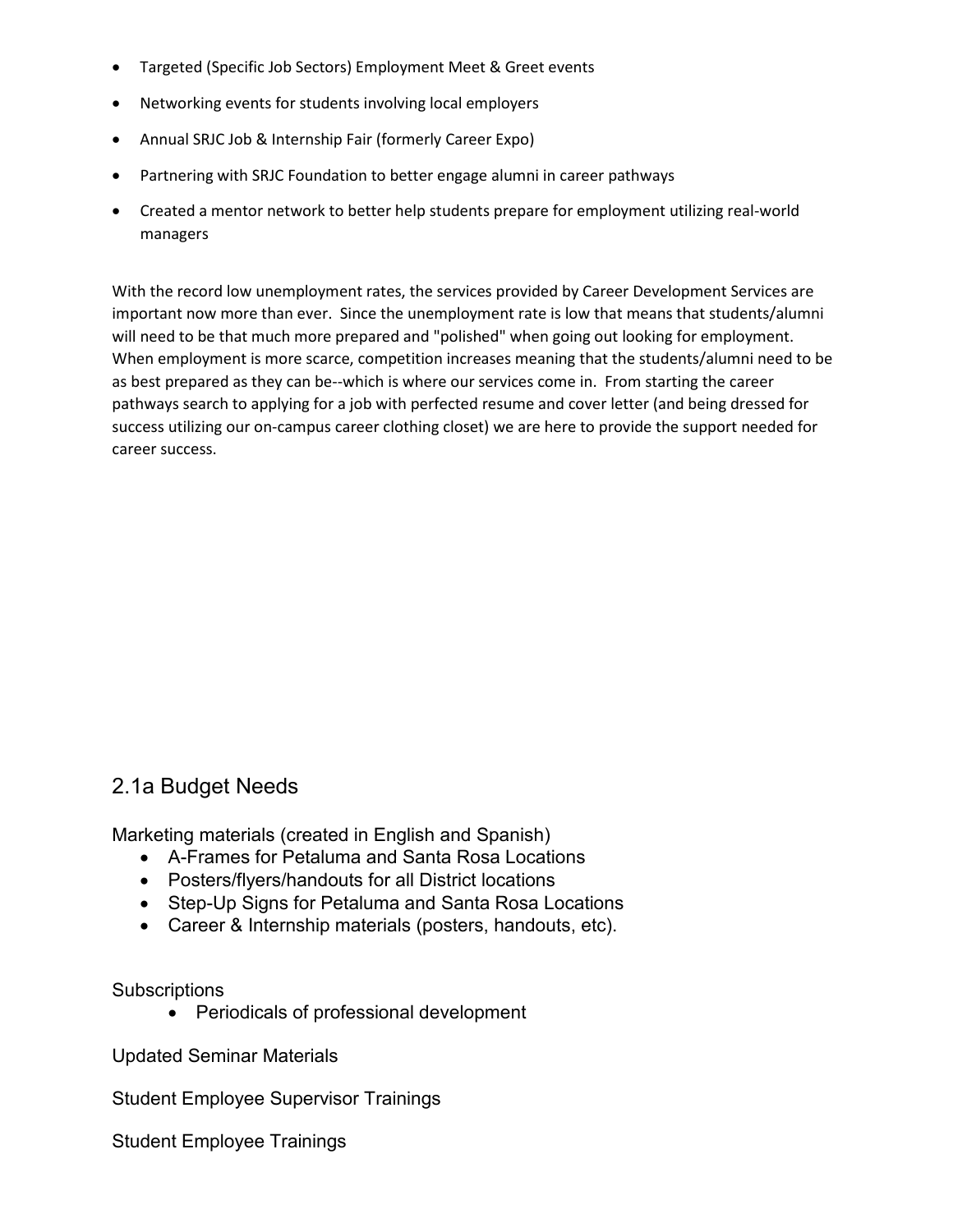Transition from physical paper copies of forms to digital and eventual 100% online

Job Board Expense--moving from CCN (College Career Network) to a more robust and user friendly site such as JobSpeaker. This is a regional project with other CCC's and the cost is approximated to be \$25,000 more than what is currently budgeted (annually).

Staff Travel is minimal. To keep up-to-date and stay current in this field it is imperative that there be funding for conferences, etc.

When the department moves to Garcia Hall we will need to equip a room with new computers for the computer lab (30).

Student Employment Appreciation Event--the retired Coordinator for Student Employment personally paid for food/supplies for the annual Student Employment Appreciation Day event. This important event needs to be funded by the district--it increases morale and shows the students their importance working as part of the SRJC family.

### 2.1b Budget Requests

| Rank | Location | <b>SP</b>      | M  | Amount     | <b>Brief Rationale</b>                                                  |
|------|----------|----------------|----|------------|-------------------------------------------------------------------------|
| 0001 | ALL      | 08             | 06 | \$1,500.00 | Updated supervisor training manual/workshops for all supervisors of     |
|      |          |                |    |            | student employment                                                      |
| 0002 | ALL      | 08             | 07 | \$3,000.00 | Updated marketing material on all campuses to ensure students know      |
|      |          |                |    |            | what services are offered                                               |
| 0003 | AI.      | 06             | 04 | \$1,000.00 | To put on the Annual Student Employment Appreciation Event-food,        |
|      |          |                |    |            | supplies, awards, etc.                                                  |
| 0004 | ALL      | 0 <sub>1</sub> | 06 | \$300.00   | Subscriptions for periodicals in Career and Student Employment (digital |
|      |          |                |    |            | $&$ standard)                                                           |

### 2.2a Current Classified Positions

| <b>Position</b> | Hr/Wk | Mo/Yr | <b>Job Duties</b>                                    |
|-----------------|-------|-------|------------------------------------------------------|
| Career Advisor  | 40.00 | 10.00 | Under the direction of the Dean, Workforce           |
|                 |       |       | Development, the Career Advisor meets with           |
|                 |       |       | students to assist them with career research, job    |
|                 |       |       | trends in the area, interviewing, and other job-     |
|                 |       |       | related activities. The advisor coordinates career   |
|                 |       |       | seminars, makes presentations to classes relating to |
|                 |       |       | job search, career planning and Career Development   |
|                 |       |       | Services. Markets job board and center services,     |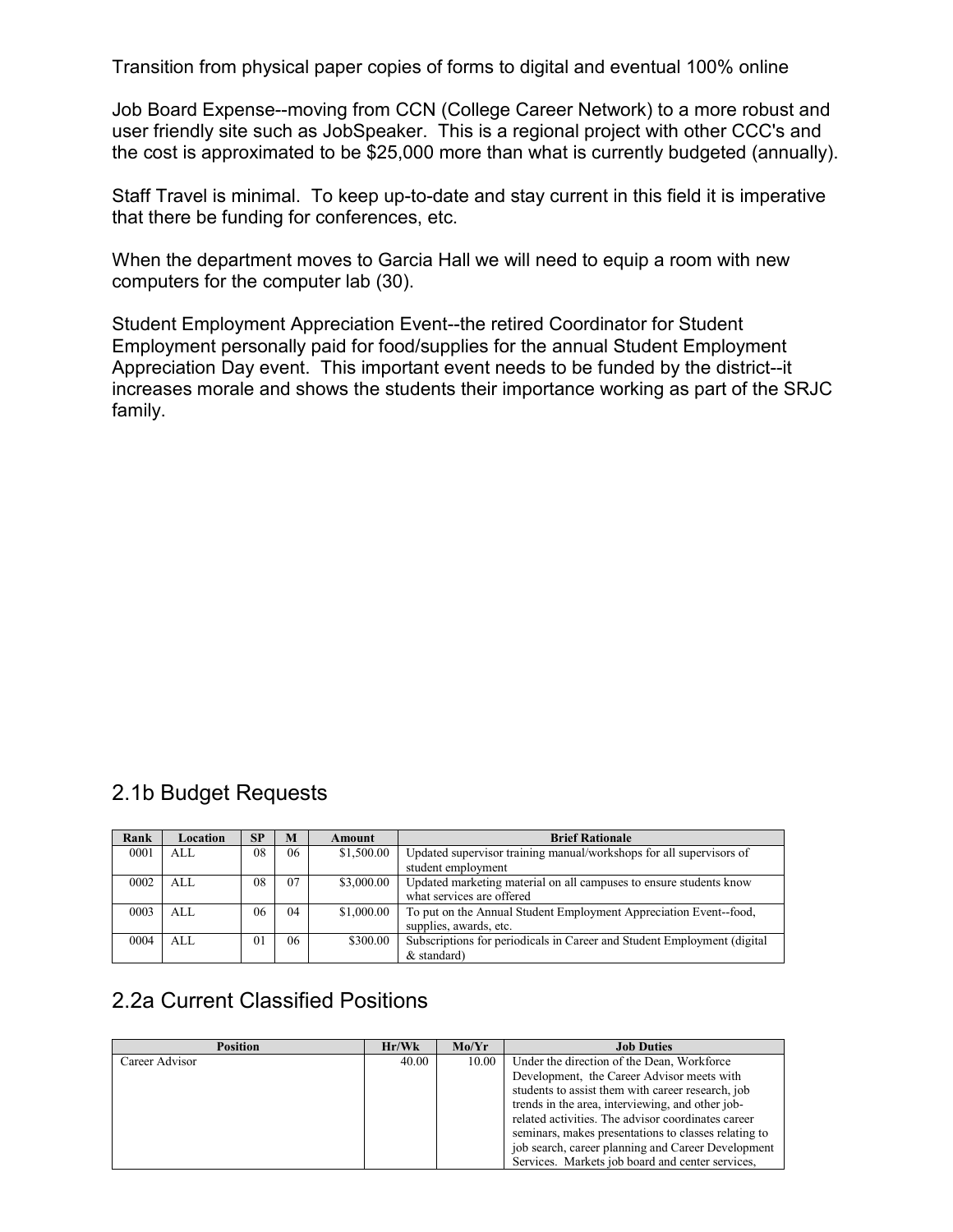|                                         |       |       | plans and maintains resource library for the Career                                                                                                                                                                                                                                                                                                                                                                                                                                                                                                                                                                                                                                                                                                                                                                                                      |
|-----------------------------------------|-------|-------|----------------------------------------------------------------------------------------------------------------------------------------------------------------------------------------------------------------------------------------------------------------------------------------------------------------------------------------------------------------------------------------------------------------------------------------------------------------------------------------------------------------------------------------------------------------------------------------------------------------------------------------------------------------------------------------------------------------------------------------------------------------------------------------------------------------------------------------------------------|
|                                         |       |       | Center.                                                                                                                                                                                                                                                                                                                                                                                                                                                                                                                                                                                                                                                                                                                                                                                                                                                  |
| Working out of class-Student Employment | 15.00 | 12.00 | AA III for Dean, Workforce Development is<br>working out of class to perform many of the duties<br>that Coordinator, Student Employment did before<br>retired (and position not replaced). These duties<br>include creating/updating/changing most forms used<br>for student employment (Request for Approval,<br>Hiring Packets, Applications, etc.)<br>Processes/Procedures changed and streamlined to<br>ensure timely onboarding and hiring placement.<br>Document verification (I9, Social Security,<br>International Student documents, ID's). Screen for<br>convictions. Point person for HR, Payroll, Petaluma<br>Campus, Shone Farm, Southwest Center. Checks<br>Federal Work Study Status. Point person for all on-<br>campus student employee supervisors to answer<br>questions and direct to other departments on campus<br>when necessary. |
| Job Developers (X2)                     | 40.00 | 12.00 | Establishes and maintains relationships with<br>employers and community organizations<br>to develop job opportunities and support continued<br>employment for students. Coordinates day-to-day<br>activities such as soliciting employer interest and<br>involvement in the employment of students and<br>alumni, orienting students to the services provided,<br>posting opportunities and tracking placement data.<br>The Job Developers performs activities designed to<br>assist students with finding employment. This<br>includes<br>working closely with local employers, business<br>organizations, and community organizations in<br>developing job opportunities and arranging the<br>direct placement of students matching the job skills<br>with applicant<br>qualifications.                                                                |

# 2.2b Current Management/Confidential Positions

| <b>Position</b>               | Hr/Wk | Mo/Yr | <b>Job Duties</b>                                                                                                                              |
|-------------------------------|-------|-------|------------------------------------------------------------------------------------------------------------------------------------------------|
| Dean of Workforce Development | 40.00 | 12.00 | Oversees the Student Employment Sercyces and<br>Career Development Services (as part of the Career<br>Hub) and all staff in these departments. |

# 2.2c Current STNC/Student Worker Positions

| <b>Position</b>          | Hr/Wk  | Mo/Yr | <b>Job Duties</b>                                                                                                                                                            |
|--------------------------|--------|-------|------------------------------------------------------------------------------------------------------------------------------------------------------------------------------|
| <b>Student Employees</b> | 125.00 | 12.00 | Students provide administrative support to all<br>administrators, administrative assistants, classified<br>staff, and faculty. The student employees are the                 |
|                          |        |       | front line of the department as they answer the<br>telephones, manage SARS calendars, book<br>appointments, and provide customer service to all<br>who enter our department. |

# 2.2d Adequacy and Effectiveness of Staffing

Current Staffing Includes:

Career Advisor (10 months & 40 hours/week)

4 Student Employees

1 Dean of Workforce Development (12 hours/week)

1 AA III to the Dean of Workforce Development (12 hours/week)--Currently working out of class taking on the duties of the retired (and not replaced) position of Coordinator, Student Employment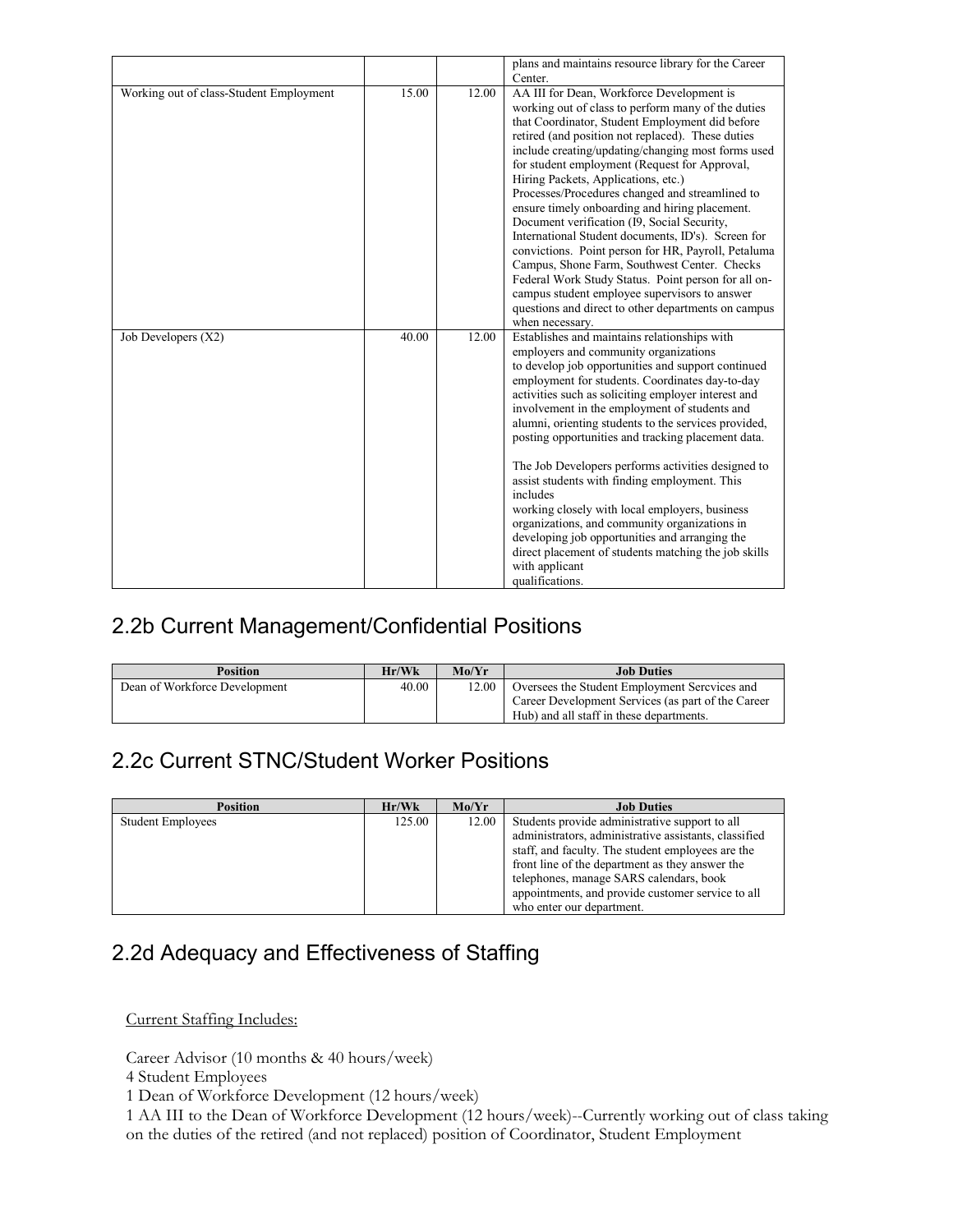1 AA II (10 month, 100%) for the Career Hub (Career Development Services & Student Employment are part of this area).

2 Job Developers (12 months, 40 hours/week).

We currently have sufficient staff to take on the majority of the duties for the department, however; we are insufficiently staffed when it comes to taking on the duties of Student Employment. With the retirement of the Coordinator, Student Employment, we are taking these duties on (AA III, Dean Workforce Development) as "Working Out of Class." While sustainable in the very short term, it is not sustainable in the long term (meaning past the end of the fiscal year 18/19). Funding needs to be made available to address the ongoing needs, what that looks like in terms of position creation/realignment, job title change, etc.

We do see a need for a bilingual staff member at the front desk. While there are student employees there that are bilingual, students are temporary employees by nature as they get their certificates/degrees and move on. We need an "anchor" staff person to lend consistency in providing Spanish speaking services.

We are experiencing a tremendous increase of visitation to the front desk, utilizing our student workers. We need to increase our budget to accomodate the need of students accessing our services--meaning we need more allocated money for student worker hours. With the retirement of our Coordinator, Student Employment the students have taken on more lower level administrative tasks as well. We are asking for \$6,000 more for student hours for the next fiscal year.

# 2.2e Classified, STNC, Management Staffing Requests

| Rank | Location | SP | M  | Current Title          | <b>Proposed Title</b>          | Type       |
|------|----------|----|----|------------------------|--------------------------------|------------|
| 0001 | ALL      | 08 | 07 | AA III, Dean Workforce | Manager, Workforce Development | Management |
|      |          |    |    | Development            | $(12 \text{ month}, 100\%)$    |            |
| 0001 | ALL      | 03 | 03 | <b>NA</b>              | AA 1. Workforce Development    | Classified |
|      |          |    |    |                        | $(50\%)$                       |            |

# 2.3a Current Contract Faculty Positions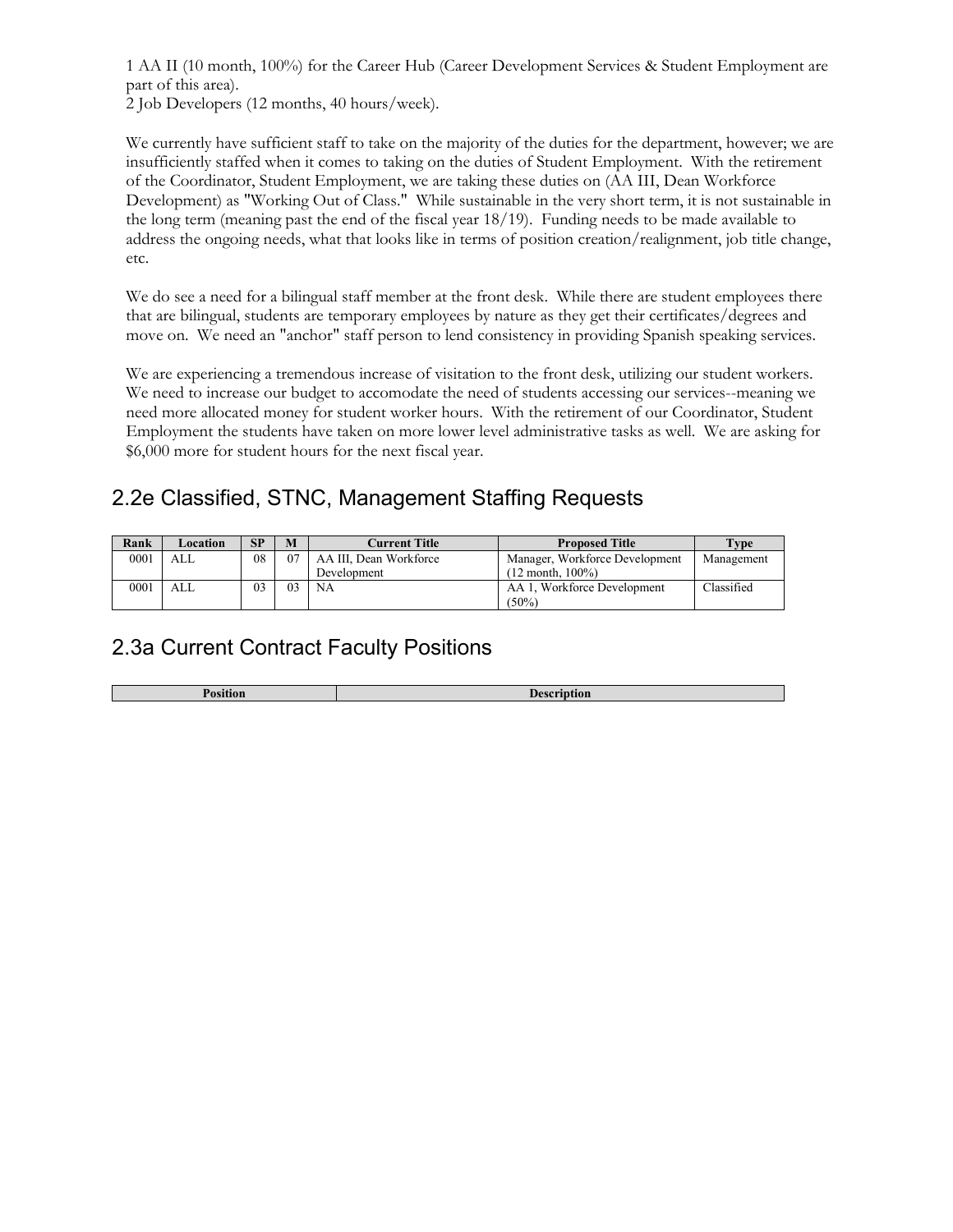## 2.3b Full-Time and Part-Time Ratios

| <b>Discipline</b> | <b>TTEF</b> | 6 Res | <b>CONTRACT</b><br>1 L I | $\mathbf{r}$<br>Adi | Description |
|-------------------|-------------|-------|--------------------------|---------------------|-------------|
|                   | Reg         | Load  | Adi                      | Load                |             |

# 2.3c Faculty Within Retirement Range

N/A

# 2.3d Analysis of Faculty Staffing Needs and Rationale to Support Requests

# 2.3e Faculty Staffing Requests

| Rank      | Location | <b>SP</b> | . . | <b>Discipline</b> | ıent Kationale<br>8808<br>. <i>. .</i><br>ZWYWY |
|-----------|----------|-----------|-----|-------------------|-------------------------------------------------|
| 0001<br>. | Petaluma | 00        | -00 |                   |                                                 |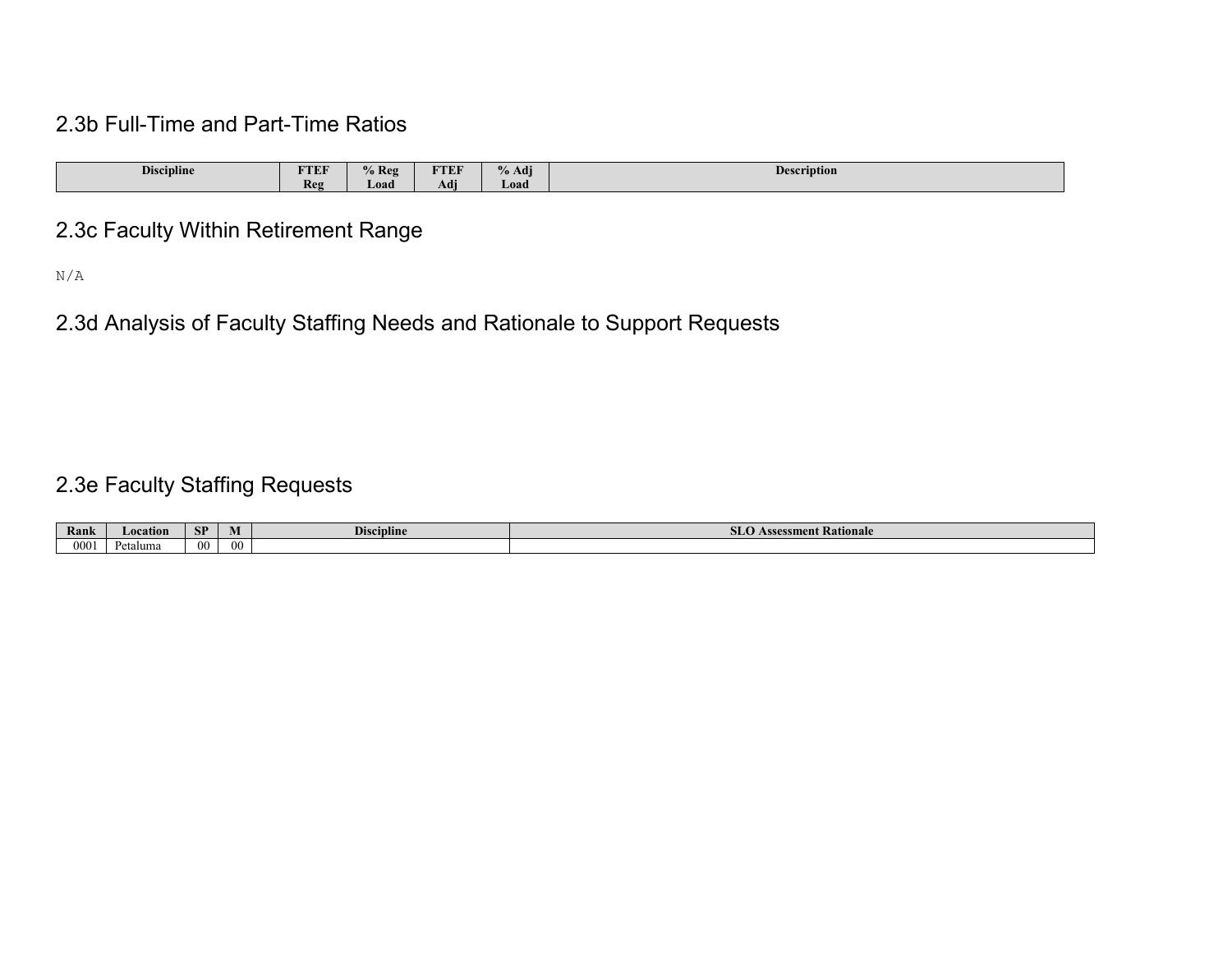2.4b Rationale for Instructional and Non-Instructional Equipment, Technology, and Software

All previous Instructional Equipment needs have been met. Currently there are no requests for Instructional Equipment.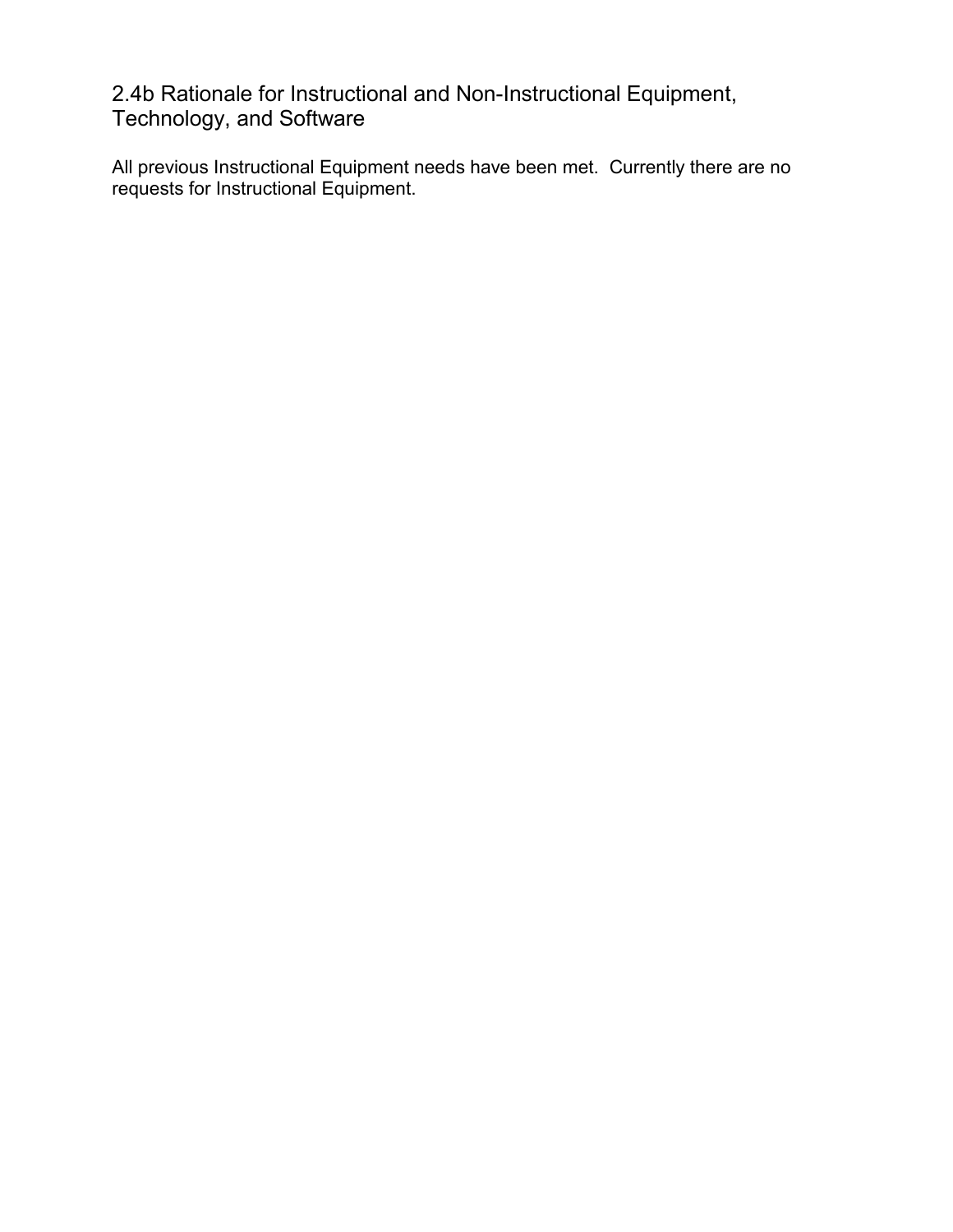# 2.4c Instructional Equipment Requests

| Rank          | Location   | <b>CD</b><br>$\mathbf{H}$ |     | --<br>ltem<br>ı Description | Qt | <b>Cost Each</b> | <b>CONTRACTOR</b><br><b>Total Cost</b>    | <b>Requestor</b>                                                           | <b>Room/Space</b>           | <b>Contact</b>                                     |
|---------------|------------|---------------------------|-----|-----------------------------|----|------------------|-------------------------------------------|----------------------------------------------------------------------------|-----------------------------|----------------------------------------------------|
| $000^{\circ}$ | - 3<br>ALL | 08                        | -01 | Board<br>$\sim$             |    | 25.000.0         | $\sim$ $\sim$<br>00<br>$\alpha$<br>949.UU | $\overline{\phantom{a}}$<br><b>The Second Service</b><br>Rro<br>Brad Davis | . Hub<br>$0$ raat<br>Calcci | $-1$<br>$-1$<br>4,400<br>$\cdots$<br>імпанан<br>NП |

# 2.4d Non-Instructional Equipment and Technology Requests

| C <sub>D</sub><br>Ranl<br>Otv<br>ltem De<br>Total<br><b>Room/Space</b><br>Requestor<br>$\mathcal{\mathcal{L}}$ ost<br>Location<br>escription<br>Eac.<br>Contact<br>ASI<br><b>IVI</b><br>ЮI |  |  |  |  |  |  |
|--------------------------------------------------------------------------------------------------------------------------------------------------------------------------------------------|--|--|--|--|--|--|
|                                                                                                                                                                                            |  |  |  |  |  |  |

# 2.5a Minor Facilities Requests

| Rank | Location | <b>SP</b>       | M      | <b>Time Frame</b> | <b>Building</b> | <b>Room Number</b> | <b>Est. Cost</b> | <b>Description</b>                                                      |
|------|----------|-----------------|--------|-------------------|-----------------|--------------------|------------------|-------------------------------------------------------------------------|
| 0001 | ALL      | 00 <sup>1</sup> | $00\,$ | Urgent            | Bertolini       | Career Hub         | \$0.00           | In May of 2019, Transfer Center will be moving to the second floor of   |
|      |          |                 |        |                   |                 |                    |                  | Bertolini and in July of 2019 DRD will be consolidating their services  |
|      |          |                 |        |                   |                 |                    |                  | to the 3rd floor of Bertolini and will be occupying the vacant space as |
|      |          |                 |        |                   |                 |                    |                  | well as overtaking our computer lab space for additional offices and    |
|      |          |                 |        |                   |                 |                    |                  | student work stations, so we will need an immediate reconfigure for 8   |
|      |          |                 |        |                   |                 |                    |                  | work stations for our students to have access to our job board and      |
|      |          |                 |        |                   |                 |                    |                  | other Career materials.                                                 |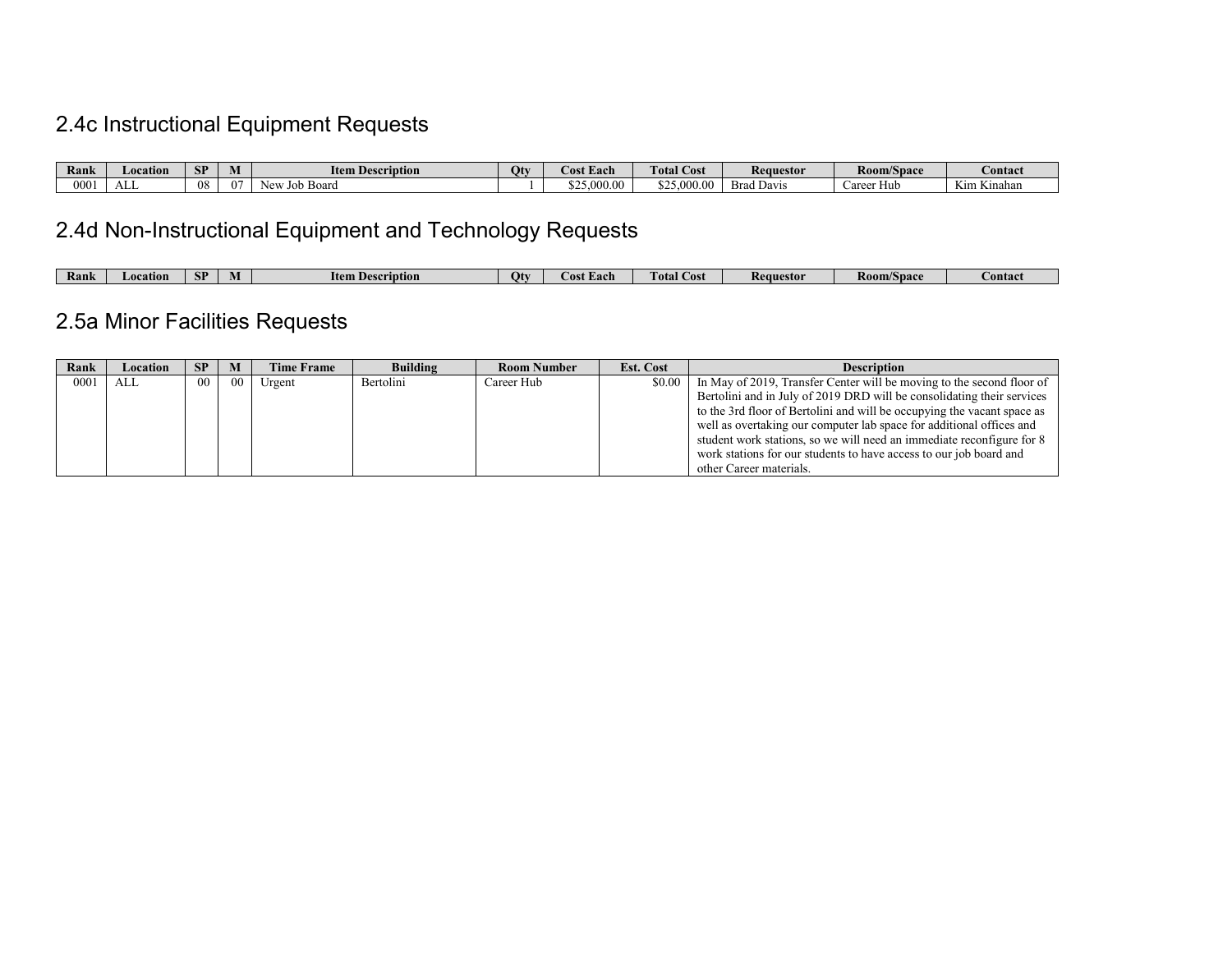### 2.5b Analysis of Existing Facilities

- We have recently consolidated multiple departments to one front desk and storage areas for ease of use by all in the Career Hub space.
- We are in the process of building or locating an appropriate space to house our interview clothing rack.
- We are in the process of working with IT to reconfigure a space to house 8 computers to retain a working computer lab space for our students looking for job and working on career tasks.

## 3.1 Develop Financial Resources

In 2018/19 we applied for and received SWP funds to hire two new job developer positions within the department. These positions activcely engage the local community and students to create a career pipeline that is targeted to services/skills needed and matched with students looking for work in the community.

### 3.2 Serve our Diverse Communities

At the present time, there are no faculty positions or classified staff openings. If we were to recruit faculty or classified staff, guidelines for outreach to a diverse population would be followed and would meet SRJC standards. Recruitment is coordinated through the Human Resources Department for all positions and includes recruitment outreach to bilingual publications.

In what other ways does the program/unit promote sensitivity to diversity?

- Students employed through the Student Employment program for all District locations reflect greater diversity than the general student population.
- The Career Hub has a history of hiring bilingual and bicultural, student employees from diverse socioeconomic backgrounds and countries.
- Our students and staff are trained to be sensitive to cultural differences.
- Our Job Developers have actively engaged and partnered with the Hispanic Chamber of Commerce.
- We have partnered with the Alumni Association to address the career needs of our past graduates at all levels
- We provide relevant career education seminars addressing the needs of employers and expectations of students entering the workforce

What we are looking to improve and grow:

- Increase outreach to serve all of our communities by going directly to them and expanding outreach in those areas (Veterans, Seniors, and historically disadvantaged populations).
- Create workshops that specfically target these populations--more specific and topical.
- Looking to hire an AA I (bilingual) to better serve our Spanish speaking population that is frequenting and requesting our services more.
- Work more closely with specific departments (Student Equity, Veteran's Affairs, ESL, etc.) to better serve and connect with historically at-risk populations.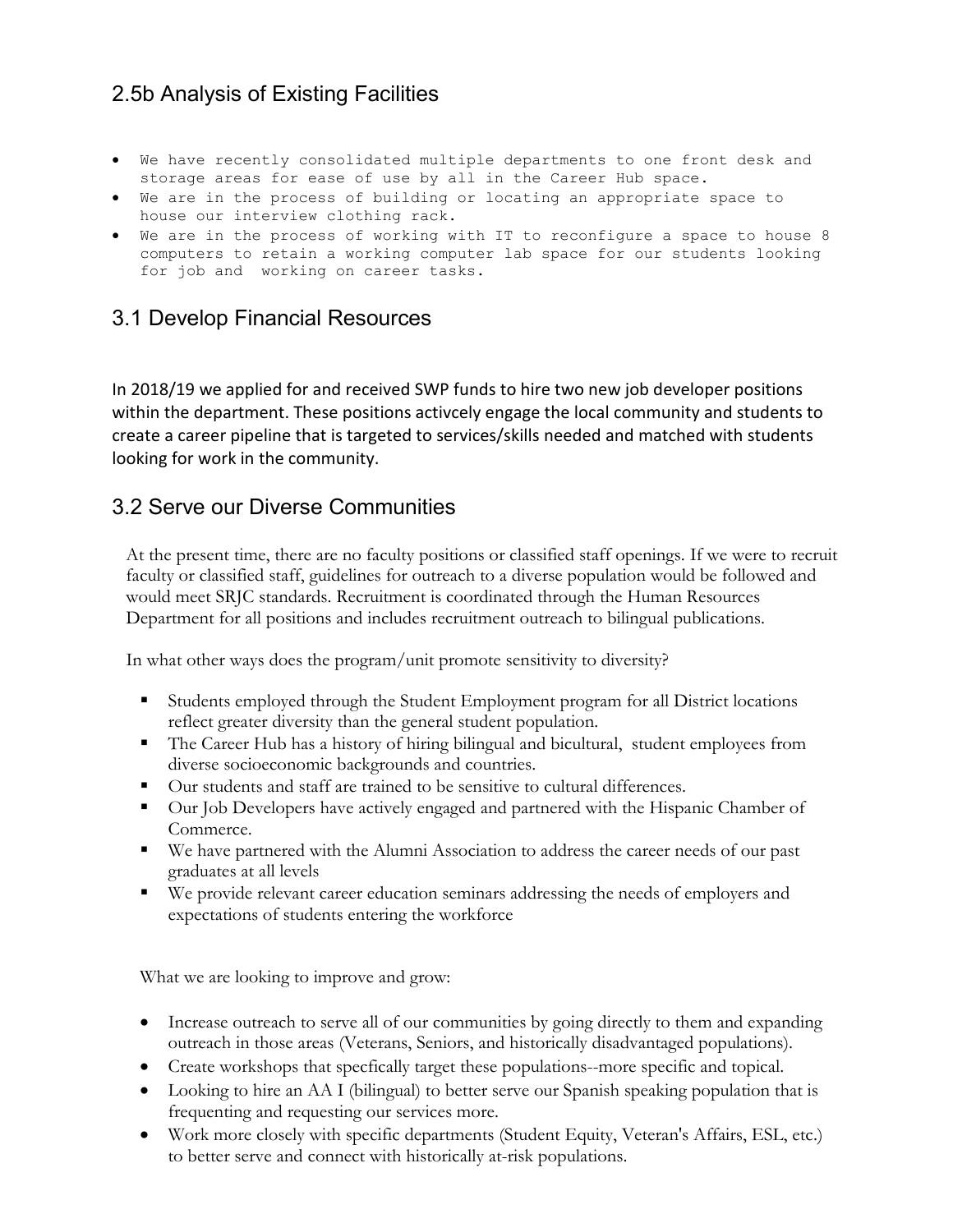• Although there is no "Reentry Dept" any longer, connecting with those students who come back to gain new skills/certificates to get back out to the workplace is key to the success of this population.

In this section, list anything that your program/unit has done in 2013-14 or 2014-15 in support of the following Strategic Plan Goal and strategic objectives:

#### **Goal C: Serve our Diverse Communities**

Serve our diverse communities and strengthen our connections through engagement, collaboration, partnerships, innovation, and leadership.

- Identify the educational needs of our changing demographics and develop appropriate and innovative programs and services with a focus on the increasing Latino/a population.
- Contribute the richness of our multicultural community by promoting cultural initiatives that complement academics and encourage the advancement and appreciation of the arts.
- Meet the lifelong educational and career needs of our communities (e.g. seniors, merging populations, veterans, re-entry students).

Provide relevant career and technical education that meets the needs of the region and sustains economic vitality.

## 3.3 Cultivate a Healthy Organization

Classified staff are encourageod to attend professional development workshops and enroll in courses to enhance their professional development. Release time is given in accordance with SEIU contract guidelines for taking classes. In addition, all staff goals will include staff development plans. This year as in years past all staff were able to attend PDA Day and enhance their skills in the areas of their choice. SEIU contract also allows for up to 3 hours per week of professional growth/health and wellness which many of our staff take advantage of.

Staff would benefit from joining professional organizations related to their fields. The National Career Development Association and National Student Employment Association offer pertinent guidance and continuing education pertinent to the work. The current budget does not have sufficient travel funds or other monies to support participation in these programs.

# 3.4 Safety and Emergency Preparedness

# Emergency Preparedness

There is currently no safety area leader in our shared area on the 3rd floor of Bertolini Hall. The Career Hub and DRD are in shared talks about how to best prepare and plan as a group sharing the same space.

# Safety

- Emergency preparedness information is discussed at staff meetings as needed.
- All staff members receive individualized work station assessments are requested.

### 3.5 Establish a Culture of Sustainability

Career Development Services and Student Employment (as part of the Career Hub) are committed to the following sustainable practices: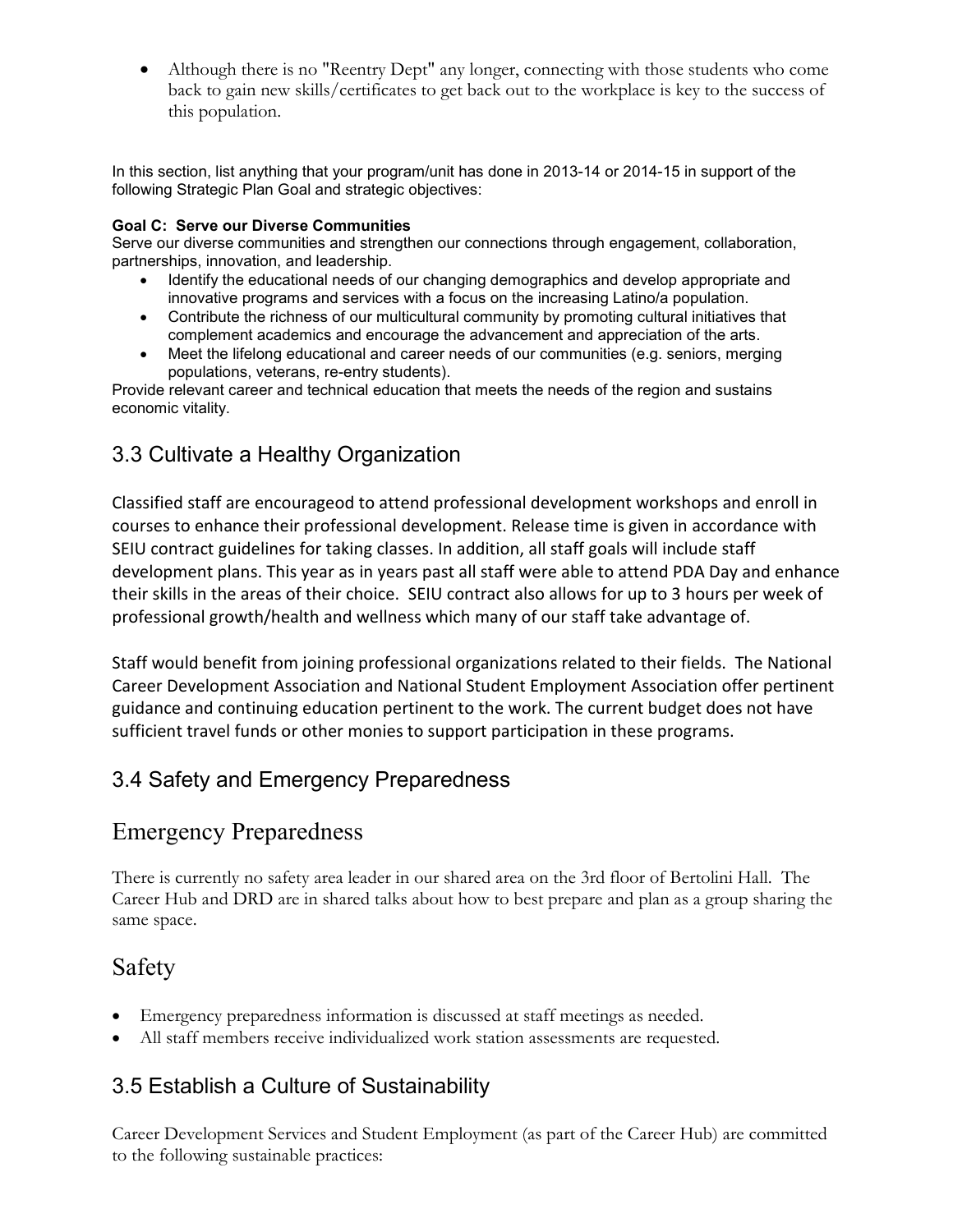1) Using our job board (CCN) to have students post online resumes for review and critique. We have also eliminated all paper printouts for on-campus jobs that historically had been placed in binders at the front desk. Now all jobs (on or off campus) are on the job board online.

2) We are currently in the process of revamping the current student employment hiring packet to shorten the amount of sheets required for filling out by students and/or supervisors. A future goal is to explore programs which will facilitate online timesheets for student employees. Our hope is that one day this entire process will be online only, no paper sheets required.

# 4.1a Course Student Learning Outcomes Assessment

N/A

### 4.1b Program Student Learning Outcomes Assessment

This portion of the Career Hub (Career Development Services and Student Employment) does not have an degrees or certificates associated with our services provided.

## 4.1c Student Learning Outcomes Reporting

| <b>Type</b>     | <b>Name</b>                   | <b>Student</b>     | <b>Assessment</b>       | Change      |  |
|-----------------|-------------------------------|--------------------|-------------------------|-------------|--|
|                 |                               | <b>Assessment</b>  | <b>Results Analyzed</b> | Implemented |  |
|                 |                               | <b>Implemented</b> |                         |             |  |
| Service/Program | Career Expo & Job Fair S.R.   | Spring 2011        | Spring 2011             | N/A         |  |
| Service/Program | Career Expo & Job Fair S.R.   | Spring 2012        | Spring 2012             | N/A         |  |
| Service/Program | Career Expo & Job Fair S.R.   | Spring 2013        | Spring 2013             | N/A         |  |
| Service/Program | <b>Student Employment</b>     | Spring 2012        | Spring 2012             | N/A         |  |
| Service/Program | <b>Student Employment</b>     | Spring 2011        | Spring 2011             | N/A         |  |
| Service/Program | <b>Student Employment</b>     | Spring 2013        | Spring 2013             | Summer 2013 |  |
| Service/Program | Student Employment            | Fall 2010          | Spring 2010             | N/A         |  |
| Service/Program | Career Center Orientation     | Fall 2008          | Fall 2010               | Fall 2010   |  |
| Service/Program | Career Expo                   | Spring 2016        | Spring 2016             | N/A         |  |
| Service/Program | Great Careers with 2 years of | Fall 2009          | Fall 2009               | Spring 2010 |  |
| Service/Program | <b>Student Employment</b>     | Spring 2016        | Spring 2016             | N/A         |  |
| Service/Program | <b>Student Employment</b>     | Spring 2014        | Spring 2015             | Summer 2014 |  |
| Service/Program | Writing a Cover Letter        | Fall 2006          | Spring 2007             | Spring 2007 |  |
| Service/Program | Career Expo & Job Fair S.R.   | Spring 2014        | Spring 2014             | N/A         |  |
| Service/Program | Careers in the Health Care    | Fall 2007          | Fall 2007               | Spring 2010 |  |
| Service/Program | Career Dav - Petaluma         | Fall 2009          | Fall 2009               | Spring 2010 |  |
| Service/Program | Internet Job Search           | Fall 2008          | Fall 2008               | Spring 2009 |  |
| Service/Program | Resume Writing Seminar        | Spring 2011        | Spring 2011             | Fall 2009   |  |
| Service/Program | Career Expo & Job Fair SRJC   | Spring 2010        | Spring 2010             | Spring 2010 |  |

### 4.2a Key Courses or Services that address Institutional Outcomes

| $\cdots$<br><i>C</i> ourse/Service | l o<br>лα | 4b | . . | ה ו<br>r a | 2b | , <b>.</b><br>-- | 20 | . .<br>J7 | 3 <sub>b</sub> | 43 | 4b | ba | <b>b</b> | 6c |  |
|------------------------------------|-----------|----|-----|------------|----|------------------|----|-----------|----------------|----|----|----|----------|----|--|

# 4.2b Narrative (Optional)

This program/units does not offer certificates and/or majors.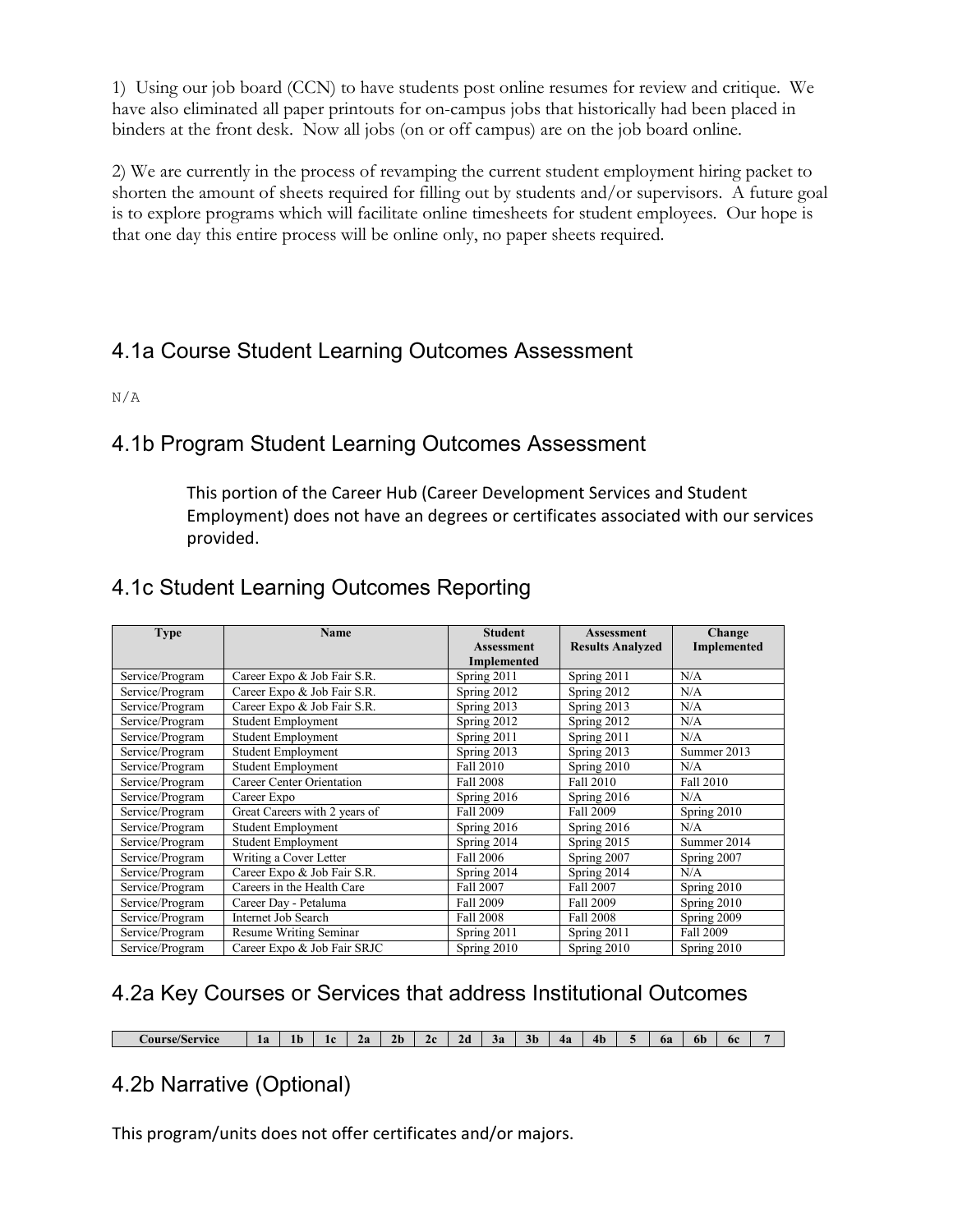## 5.0 Performance Measures

The Career Hub has seen a noticeable increase in student visitation and phone calls to the front desk. We also get many more phone calls from local employers calling and asking about accessing the Job Board and posting jobs for our students to access. We have also hired 2 new Job Developers who have helped facilitate access for all students and employers to the job board for ease of use. Because of the level of customer service and training we have provided our students, word has gotten out to the community that we (Career Development Services) are attentive and responsive, which has also resulted in increased calls and visits.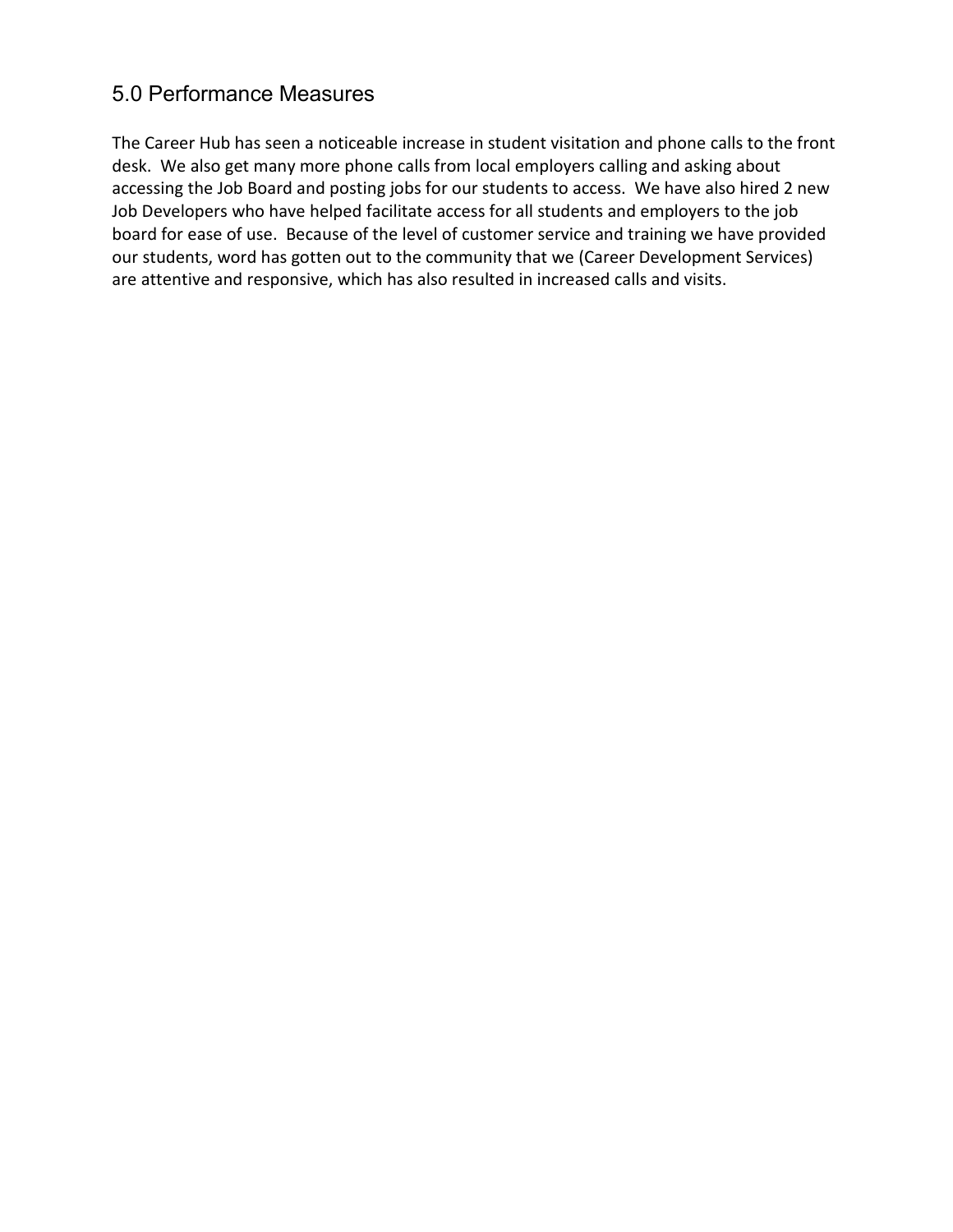# 6.1 Progress and Accomplishments Since Last Program/Unit Review

| Rank | Location | SP | M  | Goal                                                                                                                                      | <b>Objective</b>                                                                                                                                                                                                                 | <b>Time Frame</b>           | <b>Progress to Date</b>                                                                                                   |
|------|----------|----|----|-------------------------------------------------------------------------------------------------------------------------------------------|----------------------------------------------------------------------------------------------------------------------------------------------------------------------------------------------------------------------------------|-----------------------------|---------------------------------------------------------------------------------------------------------------------------|
| 0000 | ALL      | 08 | 07 | Hire AA II                                                                                                                                | Provide administrative support to all                                                                                                                                                                                            | Completed                   | Hired AA II for the department.                                                                                           |
|      |          |    |    |                                                                                                                                           | Workforce Development programs and<br>departments.                                                                                                                                                                               | Spring 2019                 |                                                                                                                           |
| 0000 | ALL      | 02 | 05 | Hire 2 Job Developers                                                                                                                     | These positions will help align local<br>employer needs with student skills/abilities,<br>thus creating strong networks and pathways<br>for our students to find meaningful<br>employment.                                       | Completed<br>Fall 2018      | Hired 2 positions funded by Strong<br>Workforce funding, not district funds.                                              |
| 0001 | ALL      | 04 | 06 | Finalize plans to remodel and move into<br>Garcia Hall                                                                                    | To free up Bertolini Hall so DRD can have<br>their own space and we have our own space<br>to better serve Students.                                                                                                              | By Fall of<br>2020          | Measure H funds, input from Garcia<br>Committee, and follow-through.                                                      |
| 0002 | ALL      | 05 | 06 | To eventually have all forms the department<br>uses (hiring packets, RA forms, roster sheets,<br>applications, etc.) to be placed online. | Create timelines so we can help alleviate the<br>massive amount of paper copies currently<br>required from an old antiquated system we<br>are actively pursuing to change. This should<br>be achieved by the end of Spring 2020. | Completed by<br>Spring 2020 | We have already started reducing the amount<br>of physical paper utilized in packets/forms<br>which is a good first step. |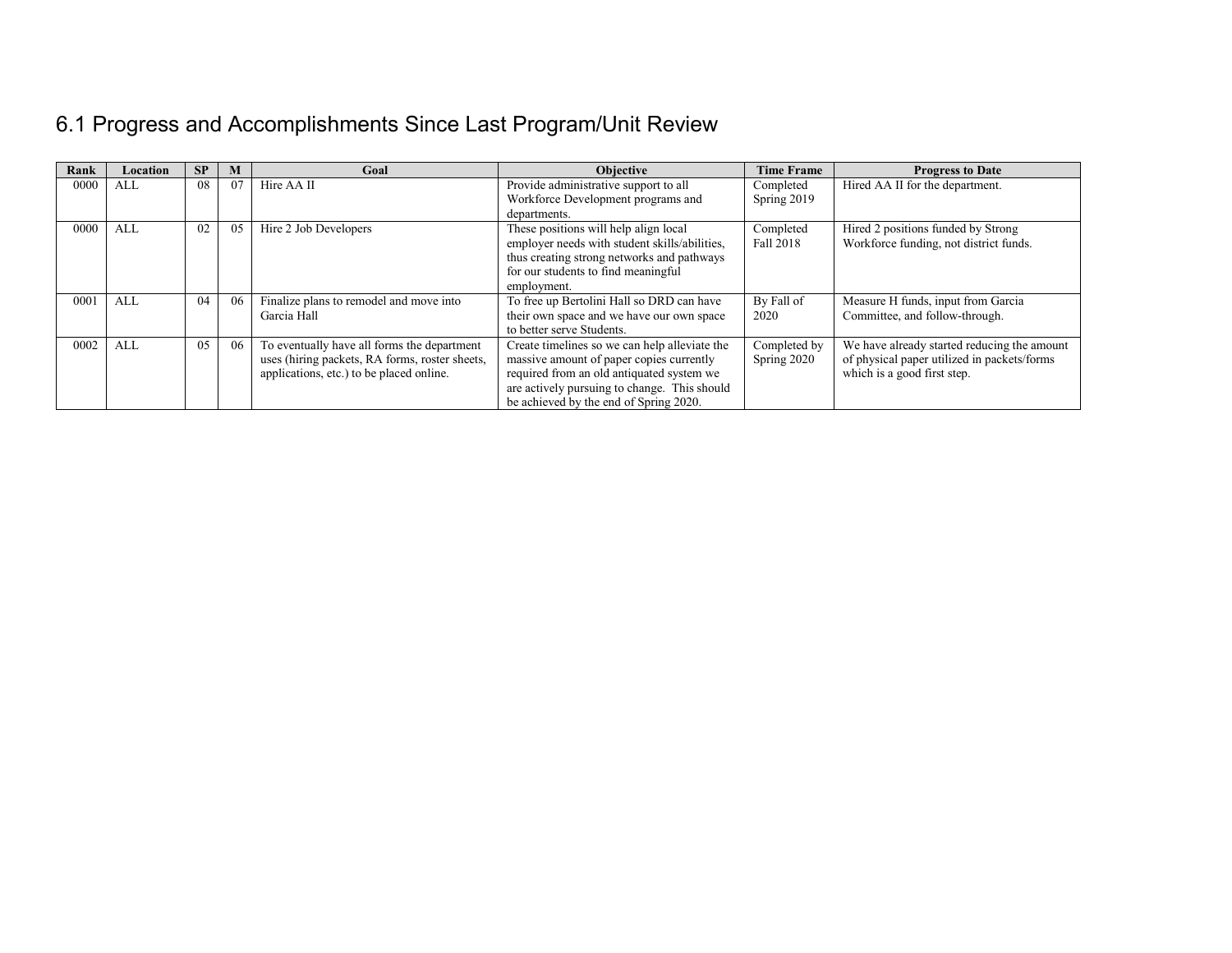# 6.2b PRPP Editor Feedback - Optional

Modern technology is a great thing, and this editor screams of Windows 3.1 or older platform from the 90's.